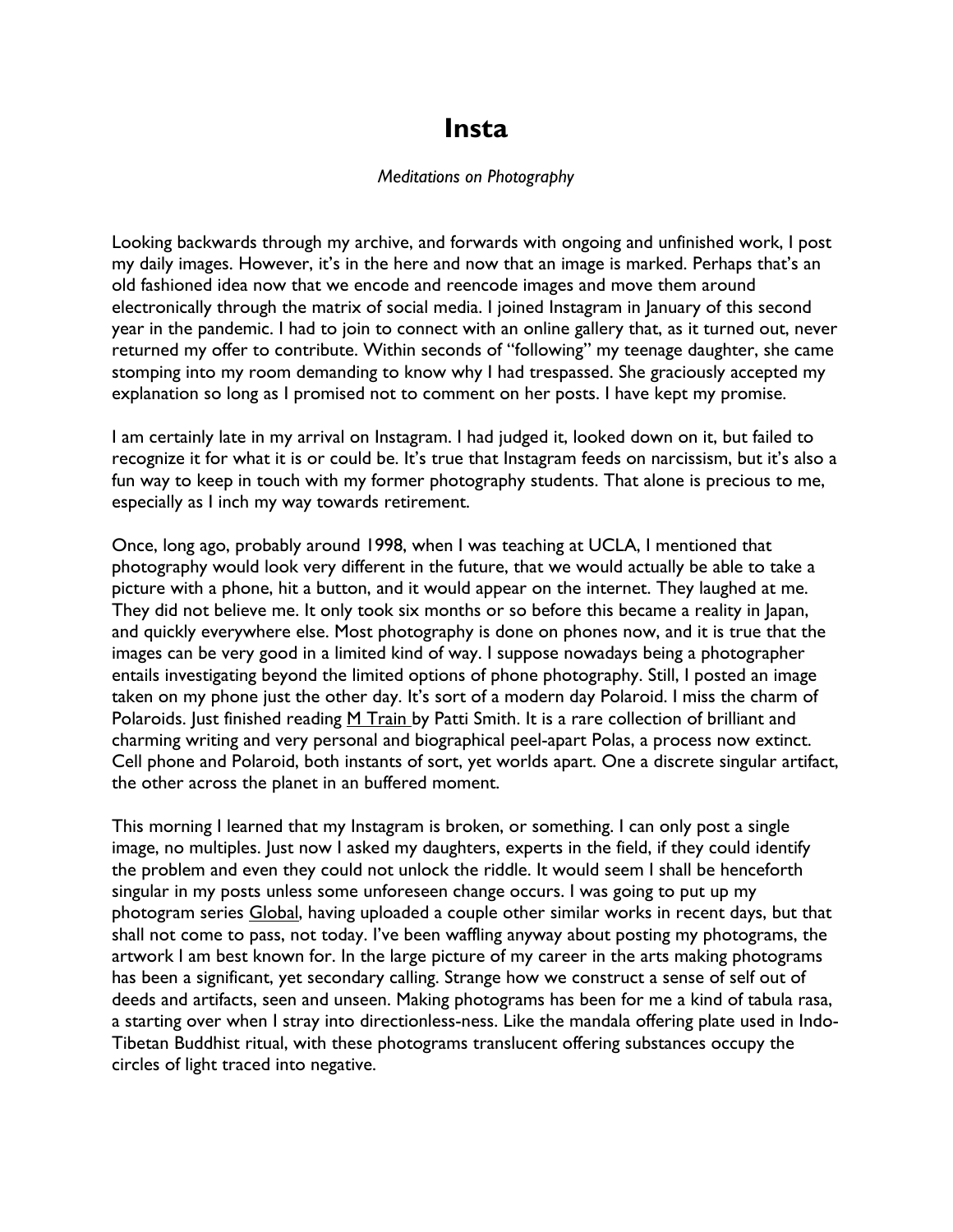After the no-can-post-Global on Instagram disaster I thought I might skip a day, but instead went ahead and posted one of my early Watershed Edge black and white pictures from 1999. Just now, I downloaded and looked at some shots I took yesterday in Echo Park and Little Tokyo. I edited and posted the best three. I kind of like the idea of breaking away from the onepicture-a-day regimen I have of late resigned myself to, so as to sort of ration a lifetime's work over a year or two of posts. Rather I like to now and then insert the daybook approach. When I was in Echo Park I picked up a copy of Haruki Murakami's novel The Wind-Ip Bird Chronicle, which has already got me sucked-in, in a strangely nurturing and curious way. Patti Smith couldn't praise it enough in  $M$  Train, and Addison, the lovely bookseller in the new bookshop *des pair* on Echo Park Blvd. backed her up. I finished my grading today and will submit the news tomorrow. Although I have been most generous, the lack of turned in work was record breaking. It has been the most distantly grueling semester of my career as a photography teacher, and I need a little Wind-Up Bird reverie to help me see someone else's story and loosen the grip on my own. Perhaps my pictures on yesterday's walk will do the same for someone else, which is to say, ignite the imagination.

"I feel somewhat torn between fighting to recover what I've lost, and letting go and accepting things as they are,' is what I told Roberto yesterday before he went to work on my ageing body. I was talking about not being able to do certain Tibetan yoga techniques anymore. I'm still not resigned to it. Recently, I read an interview with Jackson Browne wherein he says something to the effect that the worst thing is to measure the next song by comparing it with past efforts. Today is today, simply said, and endlessly forgotten. We make the music, write the words, and produce the pictures that call to be made now and only now, never ending or beginning, rooted in space. One of the characters in The Wind-Up Bird Chronicle, Mr. Honda says "It's not a question of better or worse. The point is not to resist the flow. When you are supposed to go up, find the highest tower and climb to the top. When you're supposed to go down, find the deepest well and go to the bottom. When there's no flow stay still. If you resist the flow everything dries up, the world is darkness." I understand what he means, particularly in relation to taking pictures. Sometimes I just walk with my camera with no intentions except to be mindfully present, see deeply, and translate that seeing into pictures. Yesterday, after my camera-walk in Echo Park and my treatment from Roberto, I felt the calling to stop in Little Tokyo and get a Midori Matcha soft serve. I went with the flow. Not long after parking I found a beautifully dirty sign behind the glass of a doorway on First Street that said "Los Angeles County Stands United Against Hate." I took some pictures of it, one of which I posted this afternoon with the two from Echo Park.

Pictures of my gear, my reflection, and pictures about other pictures, these are the most popular ones. Yet what gets liked or ignored is a fickle thing for the most part. Some of my favorite all time photographs have received barely a nod, while others taken on a lark that I scarcely bothered to post get more attention. One can devise ways to tag pictures so as to amplify likes and followers, but that is strange to me. I post a picture that means something to me. That is enough. Liking can be a burden. I am generally very generous with my liking, and my grading for that matter, these days. The pandemic has made me less judgmental and more forgiving, or at least I'd like to think so. Two quick taps of the thumb on the screen, with no need to pick a particular emoji, that's all it takes to give someone a lift. Still, the heart longs to be liked, and the absence of that can be a great source of despair. I remember when my dear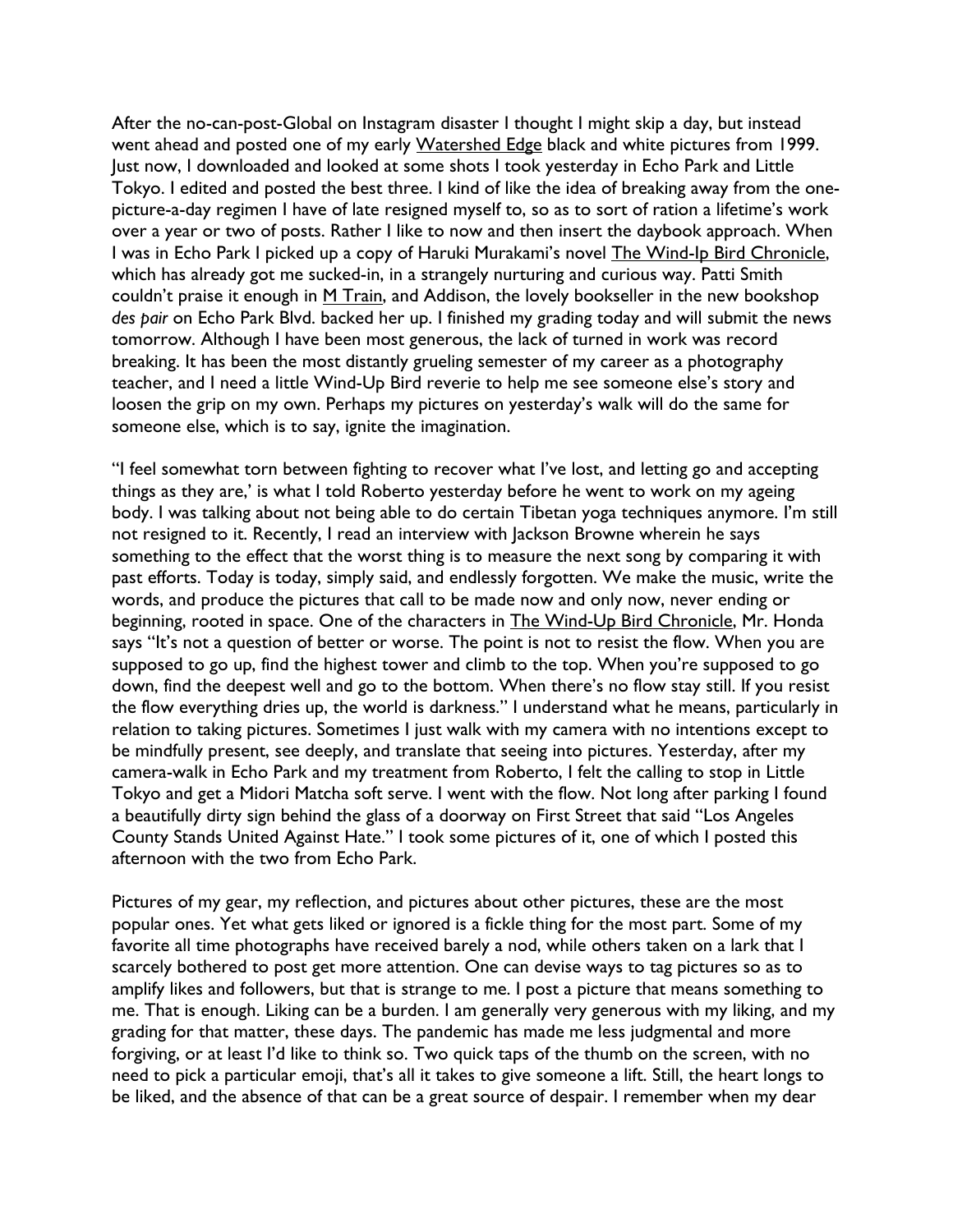friend John Goss once said "We love to be adored," and with those words sort of nailed it. The problem is the despair of being alone, rather than rejoicing in the aloneness of retreat from ignorance. It boils down to letting go, not of things, or people, or even emotions, but to catch them at their root and liberate the grasping to self into wisdom-awareness. Fictitious being always returns, but you can train in the release, and little by little find peace in moments of nowness. It is also in nowness that pictures present themselves.

After a short break I'm back to irregular posting now. I'm feeling a bit more distanced from any kind of pressure to be liked or prove anything. Previously I was trying to string brief visual poems out of my archive and current work into my profile, but now I'm feeling content to just respond to what enfolds daily. I guess the reason my interest continues to be held is both a kind of optimism and a yearning. Anyone my age who still makes work, who has done so much work and received so little acclaim is by definition an optimist. I don't really think of myself that way. In fact, it seems like to be an optimist is just setting oneself up for disappointment. What I mean is that making art still makes sense to me, despite all the rejection. In that sense, art is sort of like love. When I say that I am still held by yearning, I mean yearning for community. No one lives in a vacuum, and although a degree of solitude is necessary for any kind of originality, a picture is not really complete till it has been shared.

Maybe it's the pandemic, I don't know, but I really feel like I am in a new phase and the world is in a new era. My square, black and white, medium-format film photography has given sway to the ease of digital color. Instead of being committed to keeping things simple, I am embracing the whole gamut of possibilities, from 4 x5 film pinhole to stitching with a digital view camera. Which is to say, I am multi-tracking my focus. It's pointless to resist change.

A question arises today. Do I feel worthy of being appreciated as an artist? This gives rise to another question: Is my lack of recognition a result of a lack of talent and effort, or a consequence of my own self-doubt. When I see artist friends investing tens of thousands of dollars into framing costs I have to really appreciate their confidence. Maybe I waited so long to join Instagram in part because I was trying to protect myself from more rejection. It is time to put all that behind me.

Is all art equal? Are your artifacts from kindergarten equal to those done in grad school or thereafter? Are all posts equally likeable? If they were we could never like or pass over a post. The quality of something is not separate from its emptiness. A quality describes a thing. It is like the blueness of space. To attribute qualities to things is an expression of discriminating awareness, inseparable from emptiness. Problems only arise when we grasp at things as inherently likeable or not.

I posted a picture of Natalie and her shadow the other day. Her back is facing the camera, so one can't see her lovely face, but only imagine it. It got more likes than any other picture I have thus far posted. Instagram is where people go to adore women.

Looking again, I see there was one picture with one more like, a lonely vertical landscape, twothirds monochrome Rothko sky looking west over the dry landscape and looming sea. Six symmetrical converging wooden steps lodged in the earth invite the viewer in, centered at the